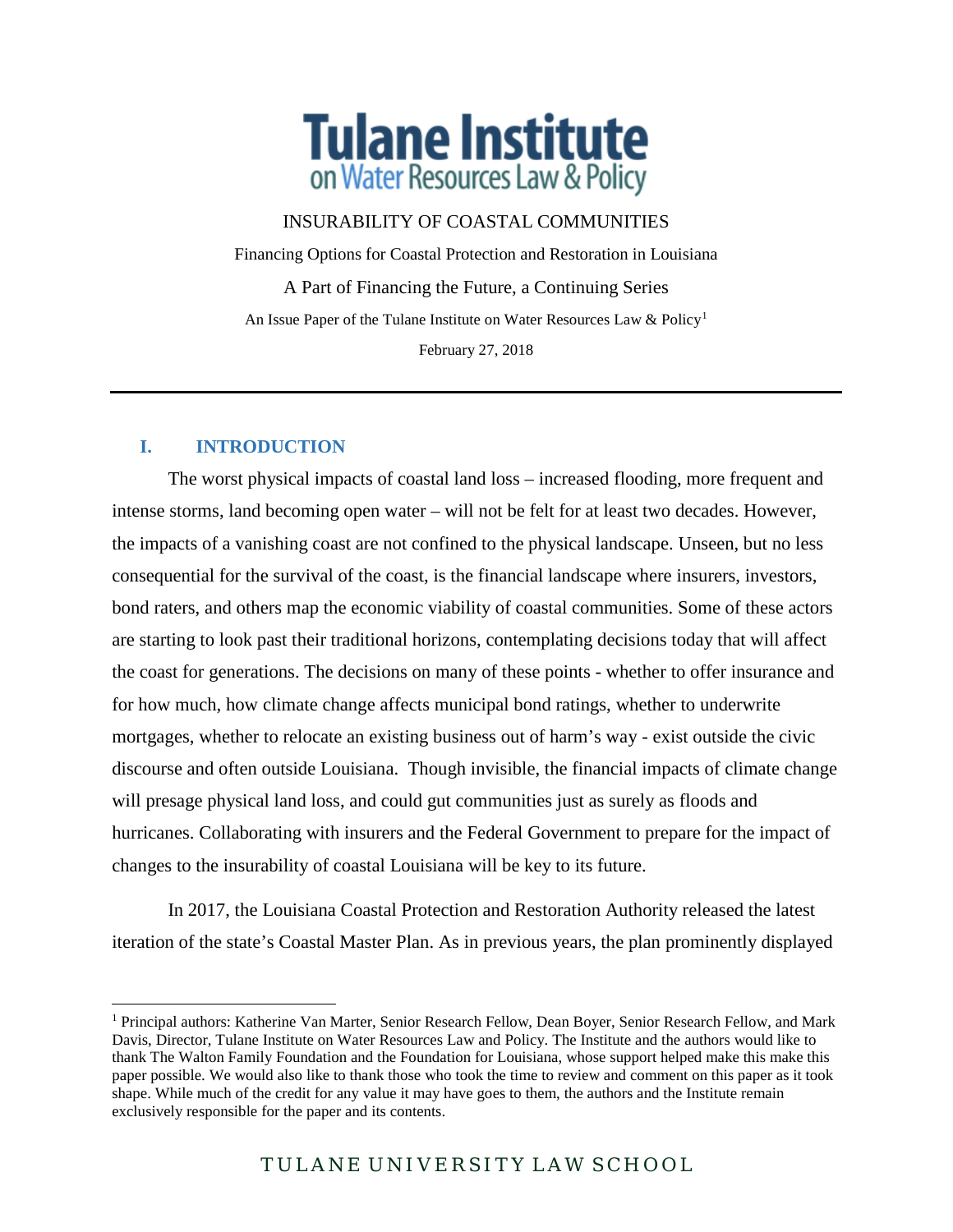maps of the latest sea level rise projections. The projections were dire; what had been the worstcase scenario in the 2012 plan was now the best-case scenario. The new worst-case scenario estimates over 4,000 square miles of land will be lost between now and 2067 without further action.<sup>[2](#page-1-0)</sup> There is, generally speaking, acceptance of the science underpinning these projections and a consensus that climate change imperil the economy, culture, and indeed, the very future of south Louisiana. Yet the response from government actors and stakeholders has, in many cases, lacked the fervor one would expect for such a daunting existential threat. This can be partly attributed to what has been termed the 'tragedy of the horizon'.[3](#page-1-1) The tragedy of the horizon refers to the fact that "the catastrophic impacts of climate change will be felt beyond the traditional horizons of most actors – imposing a cost on future generations that the current generation has no direct incentive to fix. That means beyond the business cycle, the political cycle, and the horizon of technocratic authorities, like central banks, who are bound by their mandates."[4](#page-1-2) Simply put, while the threat of climate change requires action now, the institutions with the power to act were not designed to address challenges on this time scale.

The consequences of an eroding coast present a challenge for the State of Louisiana, and for the nation, but the hardest-hit entities will undoubtedly be the parishes and municipalities – the Coastal Political Subdivisions ("CPSs") – on the front lines. Any decision to relocate a business, increase insurance premiums beyond affordable levels, or refuse to underwrite a mortgage on property, has the potential to be a 'tipping point' that imperils or compromises the future economic viability of coastal communities. Further, because these potential tipping points are interrelated, a decision in one sector could have cascading impacts. An insurer, for example, might decide to stop offering business interruption insurance in a particular area. That decision could lead to business relocation, which might lead to population decrease as people move with jobs. Consequently, the parish tax base shrinks, further compromising the ability to pay for adaptation measures and possibly spurring more businesses to move and more insurers to reexamine the policies they offer along the coast. The purpose of this paper, and others to follow,

<span id="page-1-0"></span><sup>2</sup> Louisiana's Coastal Protection and Restoration Authority, LOUISIANA'S COMPREHENSIVE MASTER PLAN FOR A SUSTAINABLE COAST 74 (2017), http://coastal.la.gov/wp-content/uploads/2017/04/2017-Coastal-Master-Plan\_Web-Book\_CFinal-with-Effective-Date-06092017.pdf.

<span id="page-1-1"></span><sup>&</sup>lt;sup>3</sup> Mark Carney, the governor of the Bank of England coined the term at a speech to insurance giant Lloyd's of London. *Mark Carney Speech in Full: 'Climate Change is the Tragedy of the Horizon'*, BUSINESS GREEN (2015), [https://www.businessgreen.com/bg/opinion/2428163/mark-carney-speech-in-full-climate-change-is-the-tragedy-of-](https://www.businessgreen.com/bg/opinion/2428163/mark-carney-speech-in-full-climate-change-is-the-tragedy-of-the-horizon) $\frac{\text{the-horizon}}{4 \text{ Id.}}$ 

<span id="page-1-2"></span>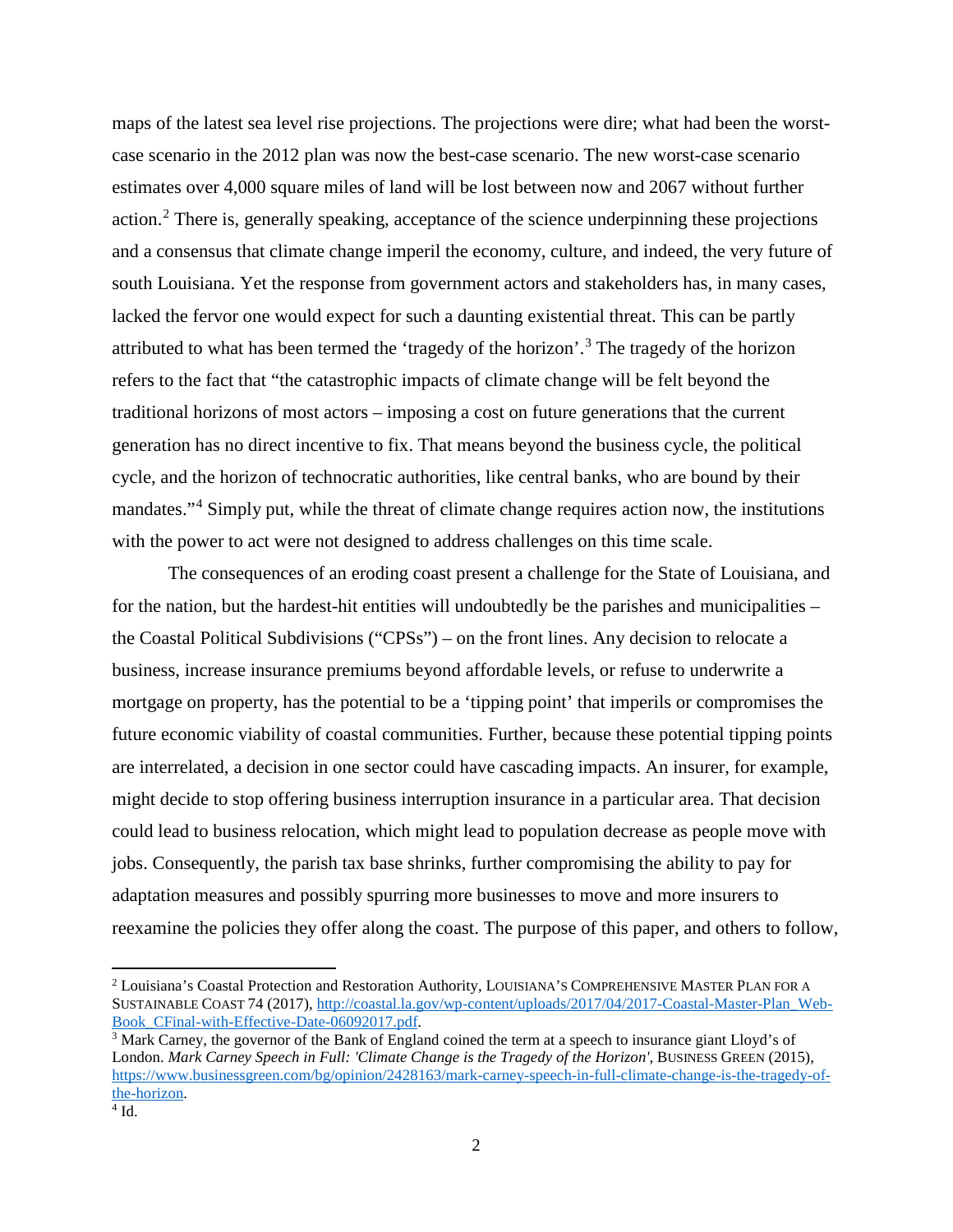is to identify these potential tipping points, map their interrelations, and provide coastal stakeholders the information needed to engage decision makers and avoid the worst economic consequences.

### **II. INSURANCE**

The role that insurance and insurers play in coastal development and adaptation has long been in the crosshairs of academic and policy discussions. Commenters frequently criticize flood insurance subsidies, like those provided through the National Flood Insurance Program (NFIP), for providing incentives to develop in otherwise unsuitable areas. The NFIP is not, however, the only insurance program that affects risk assessment in coastal areas. Crop insurance, commercial property insurance, business interruption insurance, and other insurance products factor into the investment decisions made in coastal regions. Increased premiums for commercial actors along the coast could tip the scales in favor of inland relocation. Similarly, a spike in homeowner's insurance premiums (or a decision to stop writing policies all together) could make coastal property less attractive to both homeowners and lenders, eroding property values (and, necessarily, property tax revenue).

In the past, insurers have relied on historic data to estimate risk and set premiums accordingly. There is growing recognition in the industry, however, that past losses may no longer be an adequate predictor of future risk. The Geneva Association, a leading international insurance think tank, published a report in 2013 noting "traditional approaches, which are solely based on analyzing historical data, increasingly fail to estimate today's hazard probabilities. A paradigm shift from historic to predictive risk assessment methods is necessary."[5](#page-2-0) Similarly, public actors in the insurance sector are reconsidering their role in providing flood insurance. In 2017, the NFIP came up for reauthorization, and there existed considerable legislative momentum to limit the Federal Government's fiscal exposure by overhauling the program.<sup>[6](#page-2-1)</sup> Both private and public actors in the insurance industry are reconsidering their approach to, and appetite for, risk. Understanding how the industry is accounting for climate change and what that could mean for coastal communities will be critical.

 $\overline{\phantom{a}}$ 

<span id="page-2-0"></span><sup>5</sup> FALK NIEHÖRSTER, ET AL., WARMING OF THE OCEANS & IMPLICATIONS FOR THE (RE)INS. INDUST. 3 (Geneva Assoc., 2013), [https://www.genevaassociation.org/sites/default/files/research-topics-document](https://www.genevaassociation.org/sites/default/files/research-topics-document-type/pdf_public/ga2013-warming_of_the_oceans.pdf)[type/pdf\\_public//ga2013-warming\\_of\\_the\\_oceans.pdf.](https://www.genevaassociation.org/sites/default/files/research-topics-document-type/pdf_public/ga2013-warming_of_the_oceans.pdf)

<span id="page-2-1"></span><sup>6</sup> 21st Century Flood Reform Act, H.R. 2874, 115th Cong. (2017), [https://www.congress.gov/115/bills/hr2874/BILLS-115hr2874rfs.pdf.](https://www.congress.gov/115/bills/hr2874/BILLS-115hr2874rfs.pdf)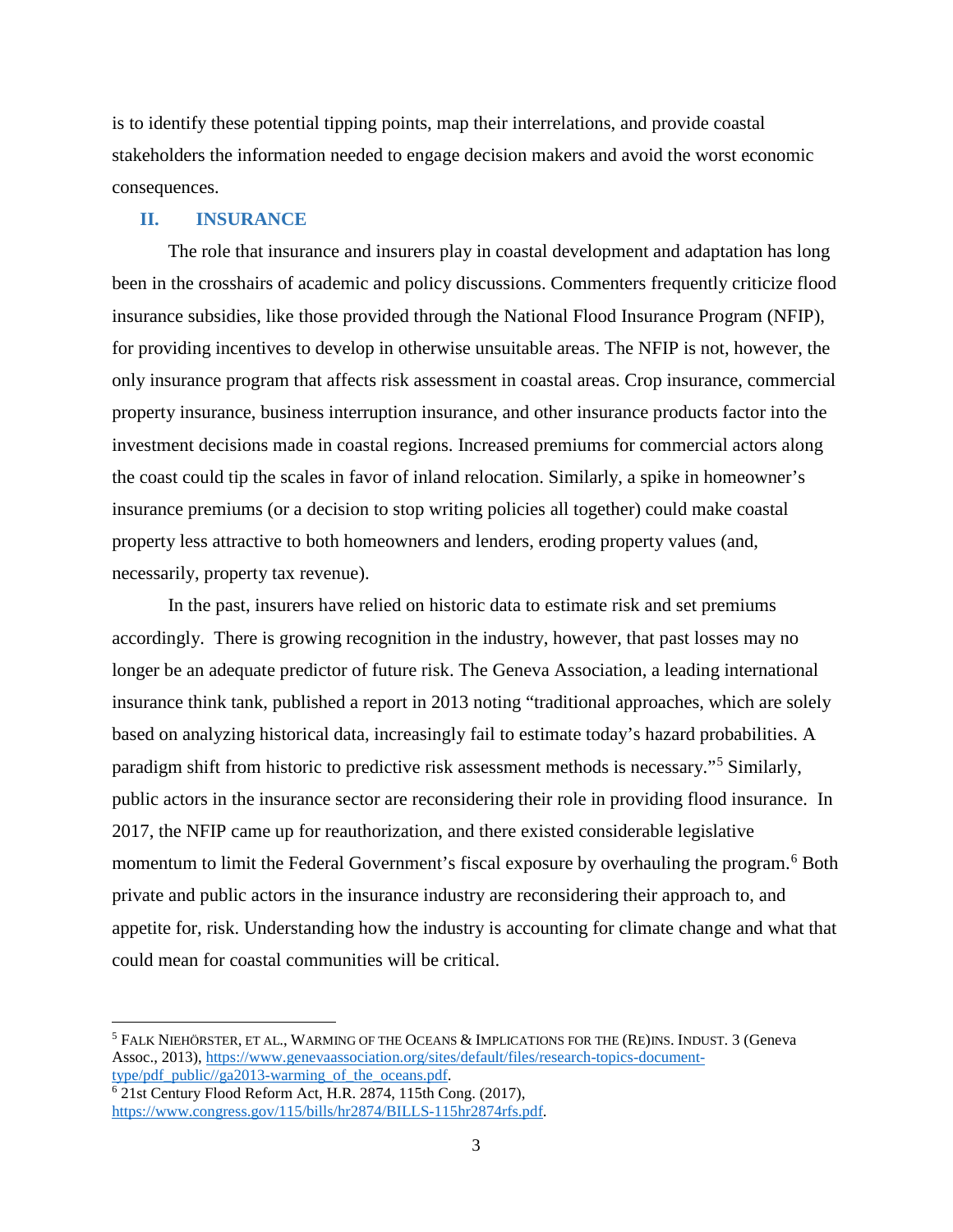#### **a. Publically Subsidized Flood Insurance**

Congress created the National Flood Insurance Program in 1968 as a way to curb the rising federal cost of providing post-disaster flood relief. The NFIP was created "to address the policy objectives of identifying flood risk, offering affordable insurance premiums to encourage program participation, and promoting community-based floodplain management."[7](#page-3-0) There are four key elements of the program designed to carry out these objectives: (1) mapping flood risk, (2) managing floodplains, (3) providing affordable flood insurance, and (4) incentivizing local efforts at risk reduction through grants and discounted premiums.<sup>[8](#page-3-1)</sup> These program elements overlap as the flood risk mapping informs the setting of insurance rates and determines what incentives are available for communities participating in the program.<sup>[9](#page-3-2)</sup> About 80% of all NFIPinsured properties pay full-risk rates – meaning the premiums collected are sufficient to cover expected claims – while the remaining 20% pay subsidized rates.<sup>[10](#page-3-3)</sup> "Generally, subsidized policies cover properties in high-risk locations that otherwise would have been charged higher premiums and that were built before flood maps became available and their flood risk was clearly understood."[11](#page-3-4) While subsidized policies make up only a small portion of all NFIP policies, they account for the majority of claims. Indeed, one class of subsidized properties known as 'repetitive loss properties' make up only 1% of all policies but receive 30% of all claim dollars paid.

As of December 31, 2017, there are almost 500 thousand active NFIP policies in Louisiana, valued at \$[12](#page-3-5)8 billion.<sup>12</sup> Many of these policies are located near major population centers, with East Baton Rouge Parish, Jefferson Parish, Orleans Parish, and St. Tammany Parish holding the most policies.<sup>[13](#page-3-6)</sup> Since the inception of the NFIP, losses in Louisiana nearly equal the amount of policies currently in effect.<sup>[14](#page-3-7)</sup> Large portions of these payouts are allocated to repetitive loss properties in the most vulnerable parts of Louisiana. The largest payouts were to

<span id="page-3-0"></span> $^7$  FLOOD INS.: COMPREHENSIVE REFORM COULD IMPROVE SOLVENCY & ENHANCE RESILIENCE 3 (Gov't Accountability Office, Apr. 2017)[, https://www.gao.gov/assets/690/684354.pdf.](https://www.gao.gov/assets/690/684354.pdf)<br><sup>8</sup> Id. at 4-5.

<span id="page-3-1"></span>

<span id="page-3-2"></span>

<span id="page-3-5"></span>

<span id="page-3-4"></span><span id="page-3-3"></span><sup>&</sup>lt;sup>10</sup> Id. at 6.<br><sup>11</sup> Id. at 6-7.<br><sup>12</sup> FEMA, POLICY STATISTICS (Dec. 31, 2017)[, https://bsa.nfipstat.fema.gov/reports/1011.htm.](https://bsa.nfipstat.fema.gov/reports/1011.htm) This number is only outpaced by policies in Texas. Id.

<span id="page-3-6"></span> $13$  Id.

<span id="page-3-7"></span><sup>14</sup> FEMA, LOSS STATISTICS (Dec. 31, 2017), [https://bsa.nfipstat.fema.gov/reports/1040.htm#22.](https://bsa.nfipstat.fema.gov/reports/1040.htm#22)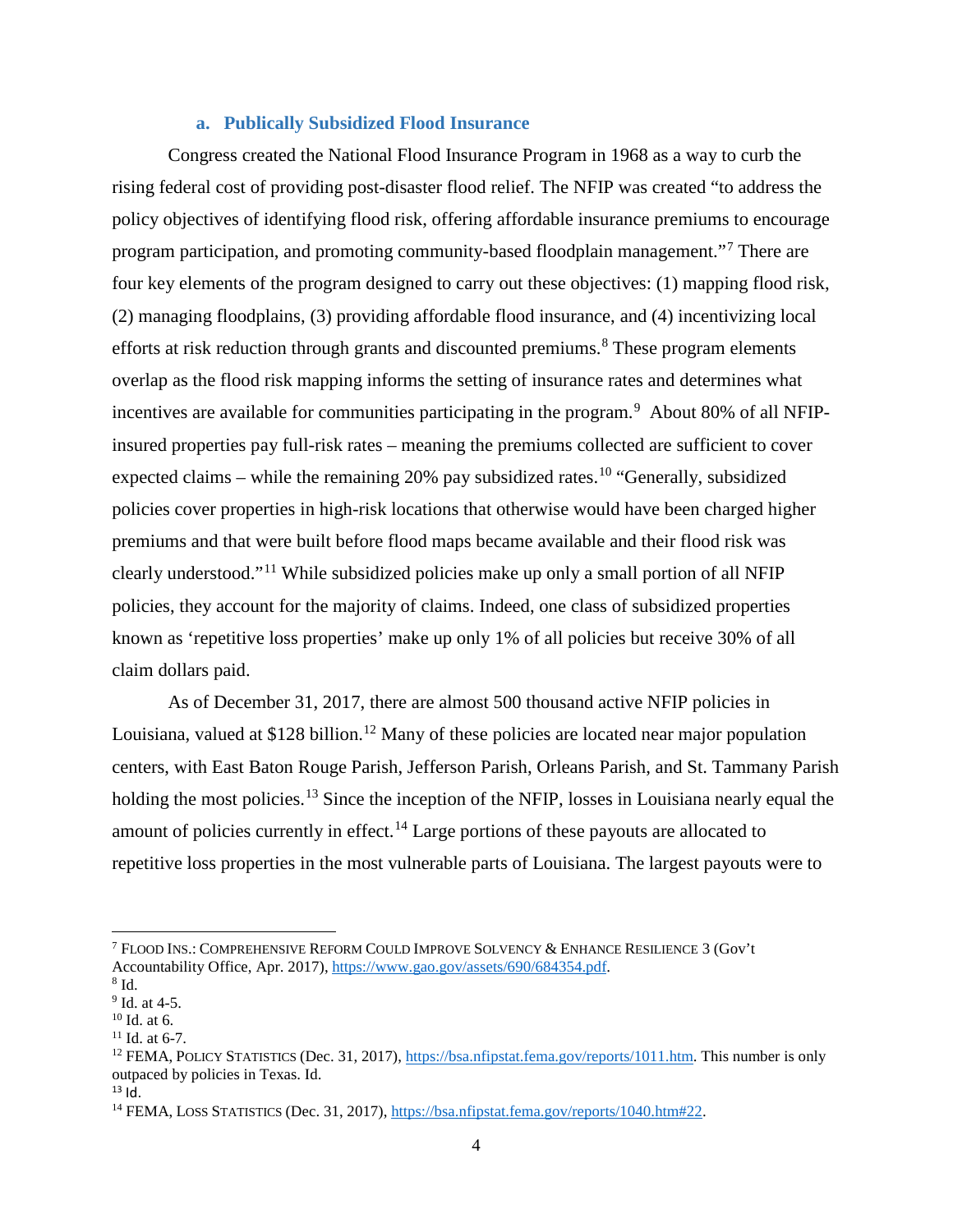the same parishes; however, it is worth noting that St. Bernard Parish has an extremely high payout amount in light of its comparably low number of existing policies.[15](#page-4-0)

Currently, the NFIP is heavily in debt to the US Treasury, and that has spurred renewed interest in fiscal reform. Congress originally authorized the NFIP to borrow up to \$1 billion from the United States Treasury to pay claims in excess of program funds.<sup>[16](#page-4-1)</sup> For most of the NFIP's existence, it remained solvent, borrowing only occasionally from the treasury to cover claims and paying back the loans with collected premiums.[17](#page-4-2) That changed in 2005 with Hurricanes Katrina, Rita, and Wilma causing insured losses of \$16.6 billion.<sup>[18](#page-4-3)</sup> Congress raised the borrowing limit to \$20 billion to cover the claim payouts.<sup>[19](#page-4-4)</sup> Congress raised the limit again to cover losses after superstorm Sandy.[20](#page-4-5) After Hurricane Matthew and the Louisiana floods of 2016, FEMA again borrowed from the treasury, raising the NFIP's total debt to \$24.6 billion.<sup>[21](#page-4-6)</sup> With the increasing frequency and severity of storms, along with an increased concentration of assets in high-risk areas, it is highly unlikely that premiums at current amounts will ever be able to repay that debt.

Previous attempts to reform the NFIP have failed due to strong resistance from homeowners and other stakeholders. In the immediate aftermath of superstorm Sandy, Congress passed the Biggert-Waters Flood Insurance Reform Act (Biggert-Waters).<sup>[22](#page-4-7)</sup> A core provision of Biggert-Waters was the addition of language around the goal of making the NFIP solvent.<sup>[23](#page-4-8)</sup> Specific measures designed to achieve this goal included provisions for phasing in premium increases and elimination of premium subsidies for properties grandfathered in to lower risk categories, including properties subject to severe repetitive loss.[24](#page-4-9) Whether these reforms were sufficient to bring the NFIP to solvency is a debate that is now moot. As one commenter put it,

<span id="page-4-0"></span><sup>&</sup>lt;sup>15</sup> Id. St. Bernard Parish has nearly 2.3 billion in losses with only 11 thousand policies currently in effect. This is an excellent example of the financial impact of repetitive loss properties on the viability of the NFIP.

<span id="page-4-1"></span><sup>&</sup>lt;sup>16</sup> FLOOD INS.: COMPREHENSIVE REFORM COULD IMPROVE SOLVENCY & ENHANCE RESILIENCE 8 (Gov't Accountability Office, Apr. 2017)[, https://www.gao.gov/assets/690/684354.pdf.](https://www.gao.gov/assets/690/684354.pdf)<br><sup>17</sup> Id.

<span id="page-4-2"></span>

<span id="page-4-3"></span><sup>&</sup>lt;sup>18</sup> Letter from Daniel Garcia-Diaz, Dir., GAO, to Randy Neugenbauer 9, https://www.gao.gov/assets/670/662438.pdf.

<span id="page-4-5"></span>

<span id="page-4-7"></span><span id="page-4-6"></span>

<span id="page-4-4"></span> $\frac{^{20}$  Id.  $\frac{^{20}$  Id.  $\frac{^{21}$  Id.  $\frac{^{21}$  Id.  $\frac{^{22}$  Pub. L. No. 112-141, tit. II, subtit. A, 126 Stat. 916 (codified as amended at 42 U.S.C. §§ 4001-130 (2014)).

<span id="page-4-9"></span><span id="page-4-8"></span> $^{23}$  Letter from Daniel Garcia-Diaz, Dir., GAO, to Randy Neugenbauer 1, https://www.gao.gov/assets/670/662438.pdf.<br><sup>24</sup> Id.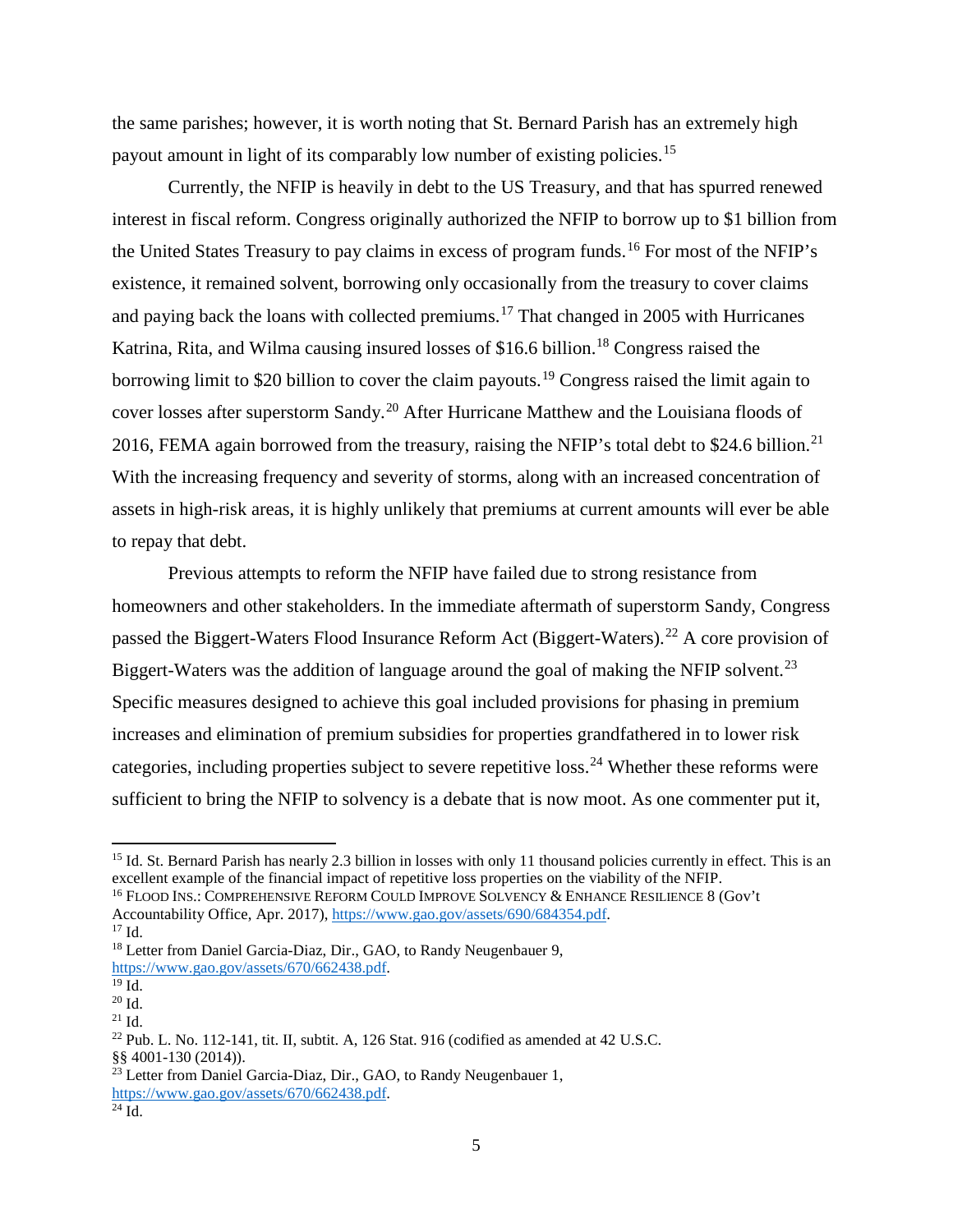"Congress did not let this laudable new statute live long enough to do any good. Immediately after it was enacted, subsidy recipients, now scheduled to lose their discounts, protested, and Congress quickly reacted…enacting an almost full repeal of the 2012 reform."<sup>[25](#page-5-0)</sup>

The repeal came in the form of the 2014 Homeowner Flood Insurance Affordability Act (HFIAA).[26](#page-5-1) Among other provisions, the HFIAA reinstated grandfathering of subsidized rates for repetitive loss properties and moderated the premium increases required by Biggert-Waters.<sup>[27](#page-5-2)</sup> While the HFIAA included annual surcharges designed to offset the impact of subsidies, analysis by the Government Accountability Office (GAO) showed that the repeal of Biggert-Waters would likely reduce program revenues and prolong the long-term burden on taxpayers.<sup>[28](#page-5-3)</sup> The political pressure to offset homeowner costs proved stronger than the desire for NFIP solvency. Sen. Bob Menendez of New Jersey, who co-wrote the HFIAA bill, stated after the bill was signed into law "we have averted the manmade perfect storm that would have crushed thousands of families under the weight of skyrocketing flood insurance rates, forced many from their homes, plummeted property values and destroyed entire communities."<sup>[29](#page-5-4)</sup>

That 'perfect storm' may again be brewing. The current NFIP authorization was set to expire in September 2017, but the deadline was repeatedly pushed alongside the general appropriations bill.<sup>[30](#page-5-5)</sup> Reauthorization will almost certainly entail reform, but not necessarily improvement. At its core, the HFIAA reinstated a set of incompatible goals that have plagued the NFIP since its inception. The HFIAA purports to work towards three goals: helping families maintain affordable flood insurance, ensuring the financial stability of the NFIP, and reducing the risks and consequences of flooding nationwide. Financial stability depends on setting actuarially sound rates for premiums so that the program can cover insured losses, including from catastrophic events. As the NFIP's debt levels indicate, however, claims on insured losses have far outpaced premium collections since 2005.

<span id="page-5-0"></span><sup>25</sup> Omri Ben-Shahar & Kyle D. Logue, *The Perverse Effects of Subsidized Weather Insurance*, 68 STAN. L. REV. 571, 579 (2016).

<span id="page-5-1"></span><sup>26</sup> Homeowner Flood Insurance Affordability Act of 2014, Pub. L. No. 113-89 (Mar. 21, 2014).

<span id="page-5-2"></span> $^{27}$  Letter from Daniel Garcia-Diaz, Dir., GAO, to Randy Neugenbauer 2,

[https://www.gao.gov/assets/670/662438.pdf.](https://www.gao.gov/assets/670/662438.pdf)

<span id="page-5-3"></span><sup>28</sup> *See generally* Id.

<span id="page-5-4"></span><sup>&</sup>lt;sup>29</sup> Andrew G. Simpson, *Senate Approves Bill to Curb Flood Insurance Hikes*, INSUR. J., Mar. 13, 2014, http://www.insurancejournal.com/news/national/2014/03/13/323273.htm.

<span id="page-5-5"></span><sup>&</sup>lt;sup>30</sup> Ariel Wittenberg, *Deal elusive as Congress eyes recess*, E&E NEWS, Dec. 5, 2017, [https://www.eenews.net/eedaily/stories/1060068071/.](https://www.eenews.net/eedaily/stories/1060068071/)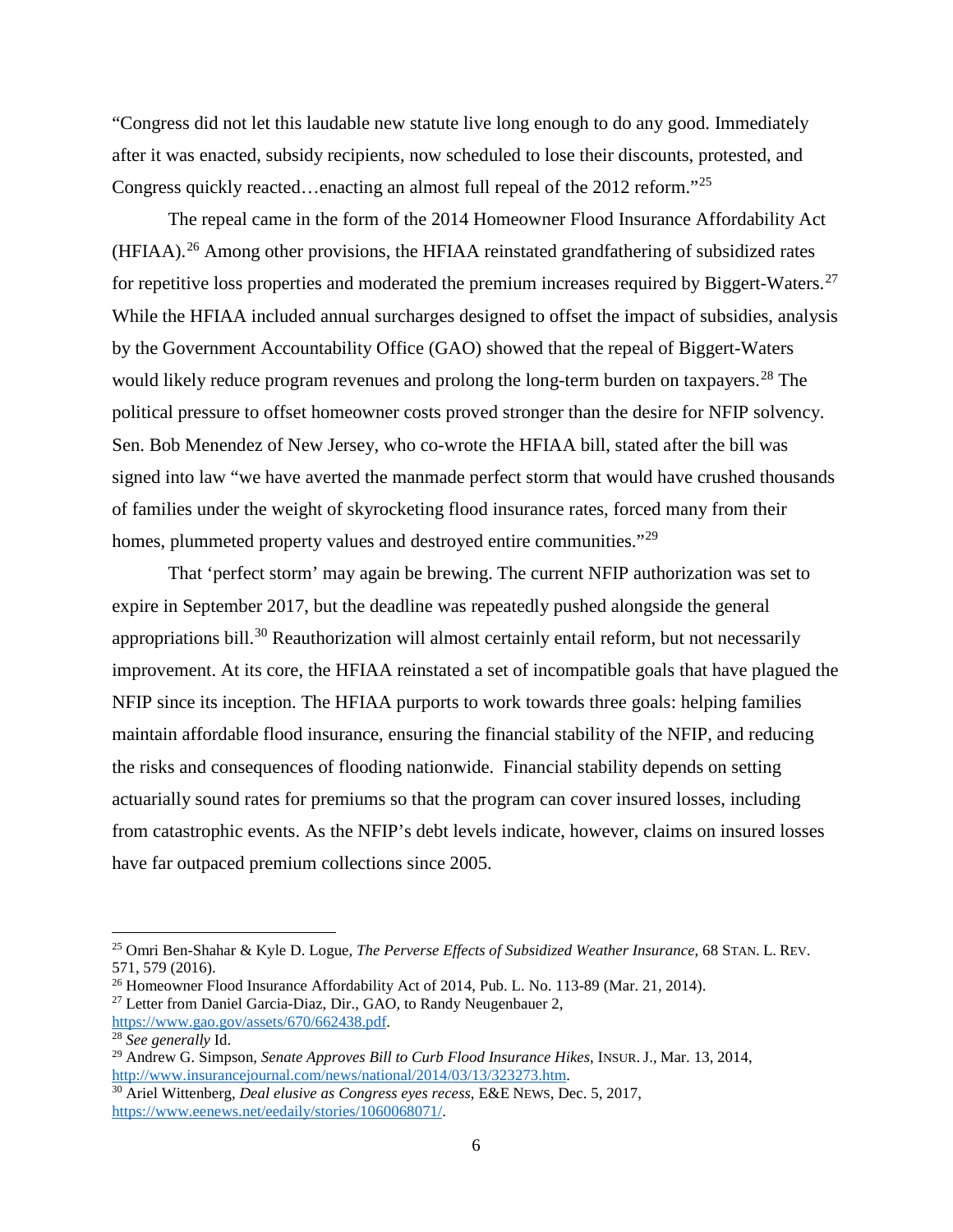Despite the recent experience with Biggert-Waters and the HFIAA, Congress has again expressed a desire to put the NFIP on firmer financial footing with the introduction of the 21<sup>st</sup> Century Flood Reform Act, which has not been yet passed by the Senate.<sup>[31](#page-6-0)</sup> Assuming the bill passes, it will incite strong reactions from experts in the field. It is opposed by the National Association of Realtors, which believes it "could lead to the same consumer confusion, sticker shock, and market disruptions experienced following the passage of the Biggert-Waters Act in 2012."<sup>[32](#page-6-1)</sup> The American Bankers Association voiced concerns that the bill could trigger another housing crisis. "As borrowers lose NFIP coverage, and especially if alternative private coverage is not available or affordable, these properties will lose value and the risk of abandonment and/or foreclosure increases dramatically."[33](#page-6-2) Some homeowners are already dealing with decreased property values, even under the ameliorated reforms of the HFIAA. The New York Times recently reported on the story of a Norfolk, VA, resident who tried to sell her home to avoid rising flood insurance premiums.

A real estate agent she consulted told her that she'd be lucky to sell the house for \$180,000, barely more than half of what she paid for it and significantly less than what she still owed on the mortgage. Everyone looking at places near the river, the agent said, asked about flood insurance first. It wasn't the risk of high waters that spooked buyers; it was the certainty of high premiums. $34$ 

At the moment, the impact of rising insurance rates on property values is mostly anecdotal, but a future of rising rates will undoubtedly shift the market as buyers (and their lenders) deal with premium increases.

The 21<sup>st</sup> Century Flood Reform Act aimed at correcting the same solvency and affordability issues Biggert-Waters attempted to address. Among other provisions, the plan would require FEMA to conduct an annual independent actuarial study, increase surcharges for all covered properties, and phase out NFIP coverage altogether for high-risk properties with

<span id="page-6-0"></span><sup>31</sup> 21st Century Flood Reform Act, H.R. 2874, 115th Cong. (2017),

[https://www.congress.gov/115/bills/hr2874/BILLS-115hr2874rfs.pdf.](https://www.congress.gov/115/bills/hr2874/BILLS-115hr2874rfs.pdf)

<span id="page-6-1"></span><sup>&</sup>lt;sup>32</sup> Brandon Ross, Flood Insurance Bill Could Trigger Housing Crisis: Trade Groups, BNA NEWS, Jun. 20, 2017, https://www.bna.com/flood-insurance-bill-n73014453613/.

<span id="page-6-3"></span><span id="page-6-2"></span>

 $\frac{33}{33}$  Id.<br><sup>34</sup> Brooke Jarvis, When Rising Seas Transform Risk into Certainty, N.Y. TIMES, Apr. 18, 2017, [https://www.nytimes.com/2017/04/18/magazine/when-rising-seas-transform-risk-into-certainty.html.](https://www.nytimes.com/2017/04/18/magazine/when-rising-seas-transform-risk-into-certainty.html)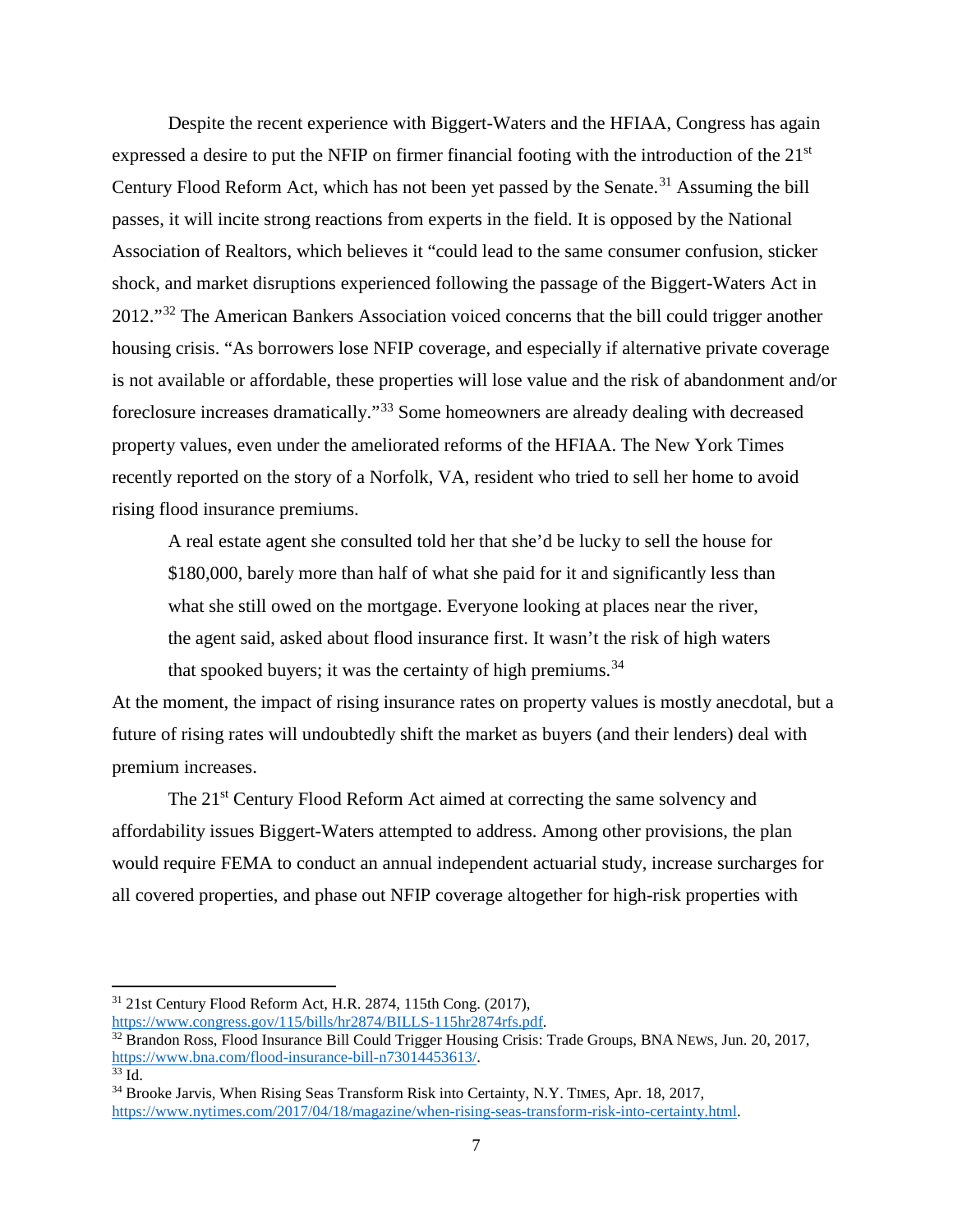available private insurance options.<sup>[35](#page-7-0)</sup> To maintain affordability, the proposed legislation would authorize FEMA to provide mitigation credits for policyholders who actively mitigate flood risk on their property.<sup>[36](#page-7-1)</sup> The proposal would also require specific mitigation plans for communities with 50 or more repetitive loss structures.<sup>[37](#page-7-2)</sup> It is very likely that any reforms will increase the cost of flood insurance for a large swathe of policyholders.

### **b. Private Insurance**

Private insurers play a critical role in providing insurance along Louisiana's coast, especially for businesses and governments. While the NFIP does provide commercial coverage, it is capped at \$500,000 for building property and \$500,000 for 'personal' property (the contents of the business, including stock).[38](#page-7-3) Further, the NFIP's commercial coverage loss structure replaces the 'actual cash value' only, meaning depreciation of both building and personal property is deducted from the payout.<sup>[39](#page-7-4)</sup> Additionally, the NFIP does not offer business interruption insurance, which compensates policyholders for lost business income in the aftermath of covered catastrophic events.<sup>[40](#page-7-5)</sup> Because of these limitations, many businesses choose to purchase excess coverage from private insurers. Unlike the NFIP, private insurers are not constrained by statute to offer affordable policies, or even to offer policies at all. The costs of commercial flood insurance premiums, whether through the NFIP or through excess private insurance coverage, as well as business interruption insurance, have a direct bearing on a business's bottom line. As public and private insurers reevaluate their risk assessment models, premium increases could tip businesses in coastal areas away from profitability.

If current legislative proposals as well as academic and industry analysis are any indication, the future of insurance in coastal areas will include an increased role for private insurers. Many of the calls for reform of the NFIP center on shifting the burden away from taxpayers by increasing the role of private insurers. This will necessitate an increase in rates for private insurers, which will require an economic incentive to participate in the market. However,

<span id="page-7-1"></span> $\frac{36}{36}$  21st Century Flood Reform Act, H.R. 2874, 115th Cong. § 113(b) (2017), https://www.congress.gov/115/bills/hr2874/BILLS-115hr2874rfs.pdf.

<span id="page-7-0"></span><sup>&</sup>lt;sup>35</sup> Letter from James Ballentine, Exec. Vice Pres., Am. Bankers Assoc., to Rep. Jeb Hensarling and Rep. Maxine Waters, H. Comm. on Fin. Serv. (Jun. 13, 2017),<br>https://www.aba.com/Advocacy/LetterstoCongress/Documents/ABAFloodInsurancememo061317.pdf.

<span id="page-7-3"></span><span id="page-7-2"></span><sup>&</sup>lt;sup>37</sup> Id. at §402(e) (4-5).<br><sup>38</sup> *Summary of Coverage*, FEMA (2012), [https://www.fema.gov/media-library-data/20130726-1620-20490-](https://www.fema.gov/media-library-data/20130726-1620-20490-9466/f_679_summaryofcoverage_11_2012.txt)  $\frac{9466}{^{39}}$  Id.<br><sup>39</sup> Id.<br><sup>40</sup> Id.

<span id="page-7-4"></span>

<span id="page-7-5"></span>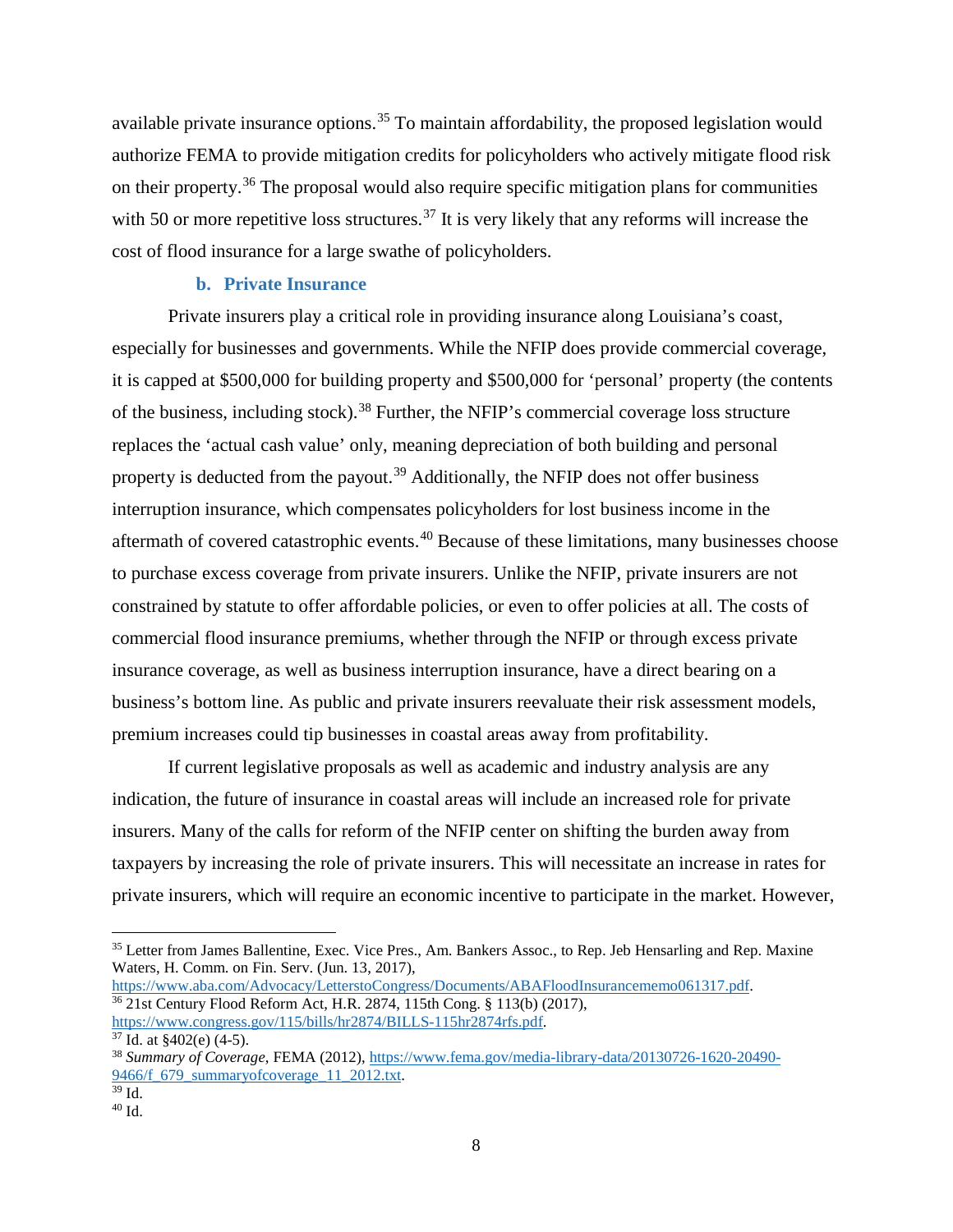policies to encourage private insurer participation will need to be crafted to balance insurers' economic interests while safeguarding affordability for vulnerable populations. As the GAO noted, "insurers need to be able to charge premium rates that reflect the full estimated risk of potential flood losses while still allowing the companies to make a profit, as well as be able to decide which applicants they will insure."<sup>[41](#page-8-0)</sup> This, of course, was one of the primary motivations for the NFIP in the first place: private insurers were unwilling or unable to offer affordable rates that were also actuarially sound (let alone profitable). Recent trends, however, indicate that private participation in flood insurance is more feasible than in the past. According to the American Academy of Actuaries "advances in scientific modeling, technology, data, and capital markets make it possible for the private market to become more involved. There is now a growing market for primary flood insurance, including one major reinsurer that is marketing inland flood endorsements for mutual insurers and another major reinsurer that has developed its own proprietary flood map."<sup>[42](#page-8-1)</sup>

As legislators design policies to encourage private participation, insurers themselves are reevaluating the ways they assess risks in an era of climate change. In general, the only way to ensure that ambiguous risks remain insurable is to promote risk mitigation today. The insurance industry should play an active role in raising awareness of risk and climate change through risk education and disseminating high-quality risk information. In addition, there is real benefit for the industry in supporting and encouraging adaptation through innovative product design. This can, and should, be done in collaboration with local authorities through engagement in public– private cooperation.

The Federal Government's role in that public-private cooperation could shift to providing need-based subsidies, as well as supporting mitigation. As Steve Ellis, vice president of Taxpayers for Common Sense, testified at a Senate Banking Committee hearing "rates in the program must over time be linked to risk, while understanding there may be some in the program who will need assistance in order to pay higher rates for reduced risk. Premium assistance should be targeted to those who need it, encourage and fund mitigation measures that could serve to

 $\overline{\phantom{a}}$ 

<span id="page-8-0"></span><sup>&</sup>lt;sup>41</sup> U.S. GOV'T ACCOUNT. OFFICE, FLOOD INSURANCE: STRATEGIES FOR INCREASING PRIVATE SECTOR INVESTMENT, summary (2014), https://www.gao.gov/products/GAO-14-127.

<span id="page-8-1"></span> $42$  AM. ACAD. OF ACTUARIES, FLOOD INS. WORK GROUP, THE NATIONAL FLOOD INSURANCE PROGRAM: CHALLENGES AND SOLUTIONS (April 2017). Inland is defined as "low-to-moderate flood hazard areas outside of wind and surge-exposed Atlantic and Gulf coastal counties."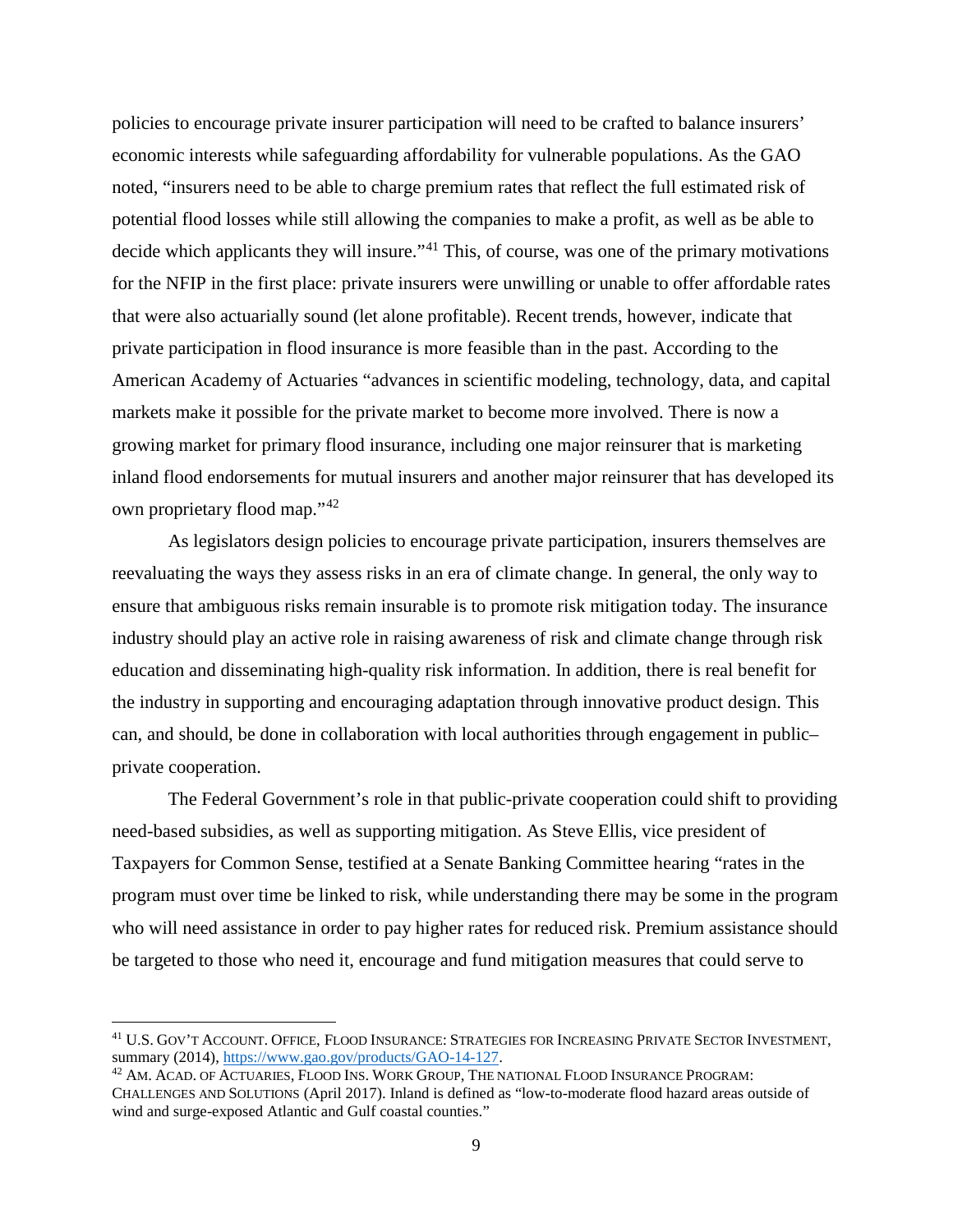reduce rates by reducing risks. These mitigation efforts should be targeted at higher risk and lower income property owners."<sup>43</sup> Subsidizing mitigation, rather than premiums, would likely be a more sound use of federal funds. According to Larry Larson, director emeritus of the Association of State Floodplain Managers "if we help subsidize mitigation, then the property is saved, the property owner can afford the insurance, the taxpayer helps pay off that loan in some ways, but then the process is over and we don't have to keep going back and back."<sup>[44](#page-9-1)</sup> Ultimately, the insurances industry's role could involve more dialogue with policyholders, informing them not only of risk, but also of potential mitigation measures that could reduce risk (and thus reduce premiums). The Federal Government, in turn, could reduce its administrative and fiscal burden by transferring risk to the private sector while providing upfront funds for risk mitigation.

Private insurers could model their efforts to encourage adaptation on the current Community Rating System (CRS), an underused component of the NFIP. CRS uses a points system to offset premiums if participating local governments implement measures that go "above and beyond" the NFIP's baseline requirements.<sup>[45](#page-9-2)</sup> In Louisiana, communities currently earn premium reductions of between 5%-20%.[46](#page-9-3) In 2013, total CRS savings in Louisiana amounted to \$35,071,512.<sup>[47](#page-9-4)</sup> Despite the potential savings, only 25% of parishes and 8% of municipalities participate in the CRS program.<sup>[48](#page-9-5)</sup> A number of factors influence participation but a recent report by the Center for Planning Excellence highlighted capacity issues, misalignment of cost and benefit, and the political unpopularity of increased regulation.<sup>[49](#page-9-6)</sup> It is time consuming for coastal political subdivisions to attain (and retain) CRS certification and many smaller governments simply lack the manpower. Further, local politicians may be unwilling to take on the very real and immediate costs for long term benefits that accrue to property owners. In many places along the coast, it is politically difficult to sell residents on stricter land use regulations and permitting,

<span id="page-9-0"></span><sup>&</sup>lt;sup>43</sup> *Flood Insurance Reform: A Taxpayer's Perspective Before the H. Comm. On Fin. Serv., 115 Cong. 4, https://financialservices.house.gov/uploadedfiles/hhrg-115-ba00-wstate-sellis-20170607.pdf.* 

<span id="page-9-1"></span><sup>&</sup>lt;sup>44</sup> Gloria Gonzalez, NFIP Reforms Encouraged to Demonstrate True Flood Risk, BUSINESS INSURANCE, May 8, 2017, http://www.businessinsurance.com/article/00010101/NEWS06/912313307/NFIP-reforms-encouraged-to-<br>demonstrate-true-flood-risk.

<span id="page-9-2"></span><sup>&</sup>lt;sup>45</sup> FEMA, NFIP, FLOOD INSURANCE MANUAL Def 5 (Oct. 2016), https://www.fema.gov/media-library-<br>data/1478092829450-8888e48211627ecb78e34d0eb6bae160/20 crs 508 oct2016.pdf.

<span id="page-9-5"></span><span id="page-9-4"></span>

<span id="page-9-3"></span><sup>&</sup>lt;sup>46</sup> FEMA, NFIP, CRS STATE PROFILE: LOUISIANA 4-6 (Jan. 2014).<br><sup>47</sup> Id. at 6.<br><sup>48</sup> Center for Planning Excellence, The Community Rating System: Making it Work for Louisiana 2 (2016), [https://static1.squarespace.com/static/536d55f1e4b07afeea8cef61/t/599f2b6737c581c14836c432/1503603592008/C](https://static1.squarespace.com/static/536d55f1e4b07afeea8cef61/t/599f2b6737c581c14836c432/1503603592008/CRS_final.pdf)<br>RS\_final.pdf.

<span id="page-9-6"></span><sup>&</sup>lt;sup>49</sup> See generally Id.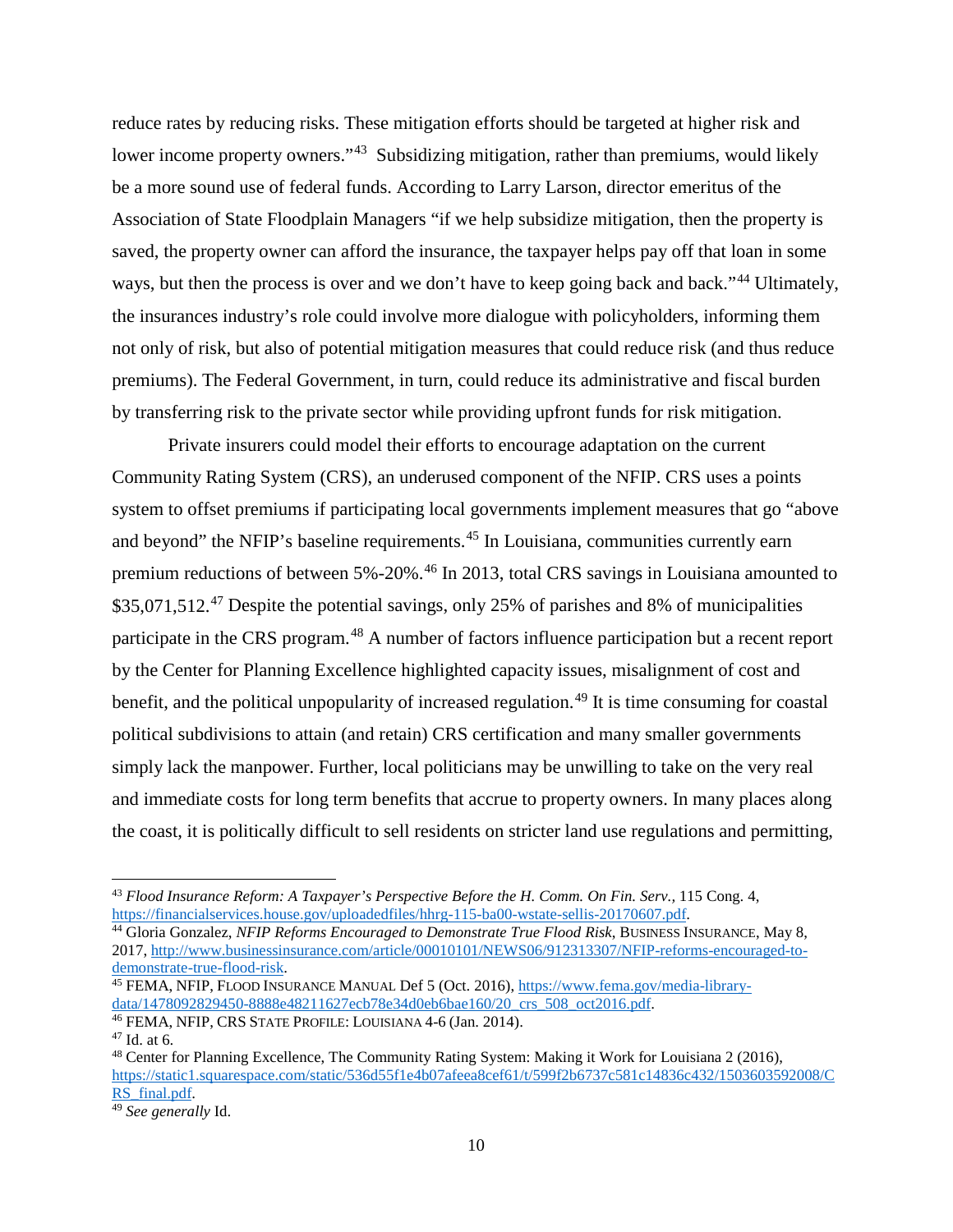"activities that run afoul of many constituent's property rights ethos."[50](#page-10-0) If, however, private insurers become the dominant actor in the flood insurance market place, participation in risk mitigation may become the sine qua non for affordable flood insurance (or any flood insurance). While local governments may now be reluctant to spend taxpayer dollars and invite increased federal oversight, they may have no choice but to engage with private insurers to maintain insurability.

An example of how that dialogue might play out is seen in the State of Louisiana's recent experience with the University Medical Center. With a construction cost of nearly \$1.1 billion, the facility, located in New Orleans, represents a major state asset located in the coastal zone. The state commonly purchases insurance through Arthur J. Gallagher and Co., one of the largest insurance brokers in the world.<sup>[51](#page-10-1)</sup> The state approached Arthur J. Gallagher and Co. about insuring the new medical facility and was presented with higher than expected premium costs.<sup>[52](#page-10-2)</sup> In constructing the University Medical Center, the state had invested in a number of riskreducing adaptations, such as hardening the exterior to withstand projectiles cause by high winds.<sup>[53](#page-10-3)</sup> The initial premium estimates did not account for the state or the city's efforts to mitigate risk.[54](#page-10-4) The state was able to meet with representatives from Arthur J. Gallagher and Co. and call attention to these design innovations.<sup>[55](#page-10-5)</sup> In response, Arthur J. Gallagher and Co. reassessed the risk of loss and adjusted premiums down, while increasing coverage limits.<sup>[56](#page-10-6)</sup>

A more troubling inverse of Louisiana's experience can be found in Illinois. In May of 2014, a group of subsidiaries of Famers Insurance Company filed a class-action lawsuit against several Chicago area communities.<sup>[57](#page-10-7)</sup> The insurers alleged that the communities had not done enough to prepare for rain-induced flooding, which the communities should have anticipated as a result of climate change.[58](#page-10-8) The insurers sought reimbursement from the municipalities for claims it had

 $\overline{a}$ 

<span id="page-10-1"></span><span id="page-10-0"></span><sup>&</sup>lt;sup>50</sup> Id. at 7.<br><sup>51</sup> LA. Office of Risk Mgmt., Commercial Insurance Placement Report and Financial Analysis 3 (2016), http://www.doa.la.gov/orm/PDF/Commercial%20Insurance%20Placement%20Report%20(FY2016).pdf.<br><sup>52</sup> Id. at 4.<br><sup>53</sup> Id. at 9.<br><sup>54</sup> Id. at 4. <sup>55</sup> Id.

<span id="page-10-3"></span><span id="page-10-2"></span>

<span id="page-10-4"></span>

<span id="page-10-5"></span>

<span id="page-10-6"></span>

<span id="page-10-8"></span><span id="page-10-7"></span><sup>56</sup> Id. 57 Ill. Farmers Ins. Co. v. Metro. Water Reclamation Dist. of Greater Chi., No. 2014-CH-06608 (Ill. Cir. Ct. dismissed June 4, 2014), http://www.arnoldporter.com/public\_document.cfm? id=23667&key=18H3. <sup>58</sup> Complaint at 14, Ill. Farmers Ins. Co. v. Metro Water Reclamation Dist. of Greater Chi., No. 140416 (N.D. Ill. May 2, 2014), http://www.rff.org/files/wordpress/2014/05/Chicago-Flood-Insurance-Suit-.pdf.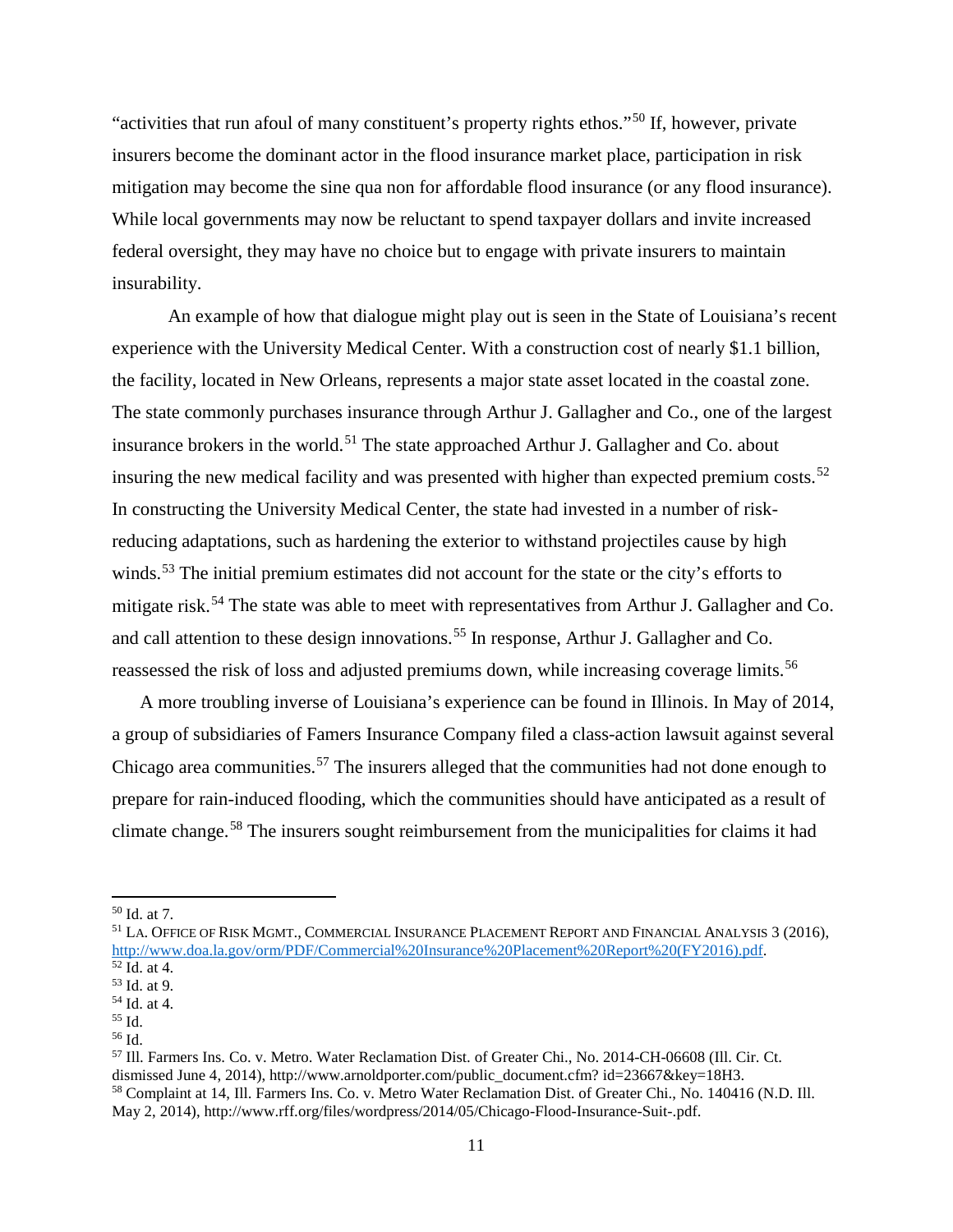paid which, the insurers believed, could have been avoided with community-level risk mitigation.<sup>[59](#page-11-0)</sup> The lawsuits were apparently intended to be mostly symbolic, as they were withdrawn shortly after filing.<sup>[60](#page-11-1)</sup> On withdrawing, Farmers claimed the suits had the desired effect by drawing the defendant's attention to the important issues and that it "expected its policyholders' interests would be protected by the local governments going forward."[61](#page-11-2) Farmers also stated that it "hopes to continue the constructive conversations with the cities and counties to build stronger, safer communities."<sup>[62](#page-11-3)</sup> These two examples indicate how insurers might be more receptive to considering risk mitigation, rewarding those who actively adapt, and punishing actors who fail to mitigate risk.

## **c. Crop Insurance**

While flood insurance receives the lion's share of attention in public discourse, it is not the only federally subsidized insurance program that affects Louisiana. Federal crop insurance provides critical support for the state's agricultural sector. Federal crop insurance, administered through the U.S. Department of Agriculture (USDA), protects farmers from losses caused by disasters like flood and drought, as well as pest infestations and low market prices.<sup>[63](#page-11-4)</sup> The USDA sets premium prices and private insurance companies sell and service the policies.<sup>[64](#page-11-5)</sup> The USDA provides direct premium subsidies, paying up to 60% of premium costs for some policyholders.<sup>[65](#page-11-6)</sup> It also acts as a reinsurer, covering losses for private companies when payouts exceed total premiums.[66](#page-11-7) Because crop insurance rates are required to be actuarially sound and include a reserve margin, and because subsidies are paid from appropriations, the program does not face the same solvency issues as the NFIP.<sup>[67](#page-11-8)</sup> Still, it presents a significant expense for the Federal Government. According to the Congressional Budget Office, federal crop insurance spending

<span id="page-11-1"></span><span id="page-11-0"></span><sup>&</sup>lt;sup>59</sup> Id. at 2-3, 50.<br><sup>60</sup> Robert McCoppin, *Insurance Company Drops Suits over Chicago-Area Flooding*, CHI. TRIB. (June 3, 2014), [www.chicagotribune.com/news/local/breaking/chi-chicago-flooding-insurance-lawsuit-20140603-story.html.](http://www.chicagotribune.com/news/local/breaking/chi-chicago-flooding-insurance-lawsuit-20140603-story.html)

<span id="page-11-4"></span><span id="page-11-3"></span><span id="page-11-2"></span><sup>61</sup> Id. 62 Id. 63 *See* Chad G. Marzen, *Crop Insurance Bad Faith: Protection for America's Farmers,* 46 CREIGHTON L. REV. 619, 621 (2013).

<span id="page-11-5"></span><sup>64</sup> NATURAL RES. DEF. COUNCIL, COVERING CROPS: HOW FEDERAL CROP INSURANCE PROGRAM REFORMS CAN REDUCE COSTS, EMPOWER FARMERS, AND PROTECT NATURAL RESOURCES 2 (Dec. 2017), https://www.nrdc.org/sites/default/files/federal-crop-insurance-program-reforms-ip.pdf.<br>
<sup>65</sup> Id. 66 Id. 67 *See Frequently Asked Questions: Crop Insurance Basics*, RISK MGMT. AGENCY, U.S.

<span id="page-11-7"></span><span id="page-11-6"></span>

<span id="page-11-8"></span>DEP'T OF AGRIC. (Aug. 14, 2008)[, http://www.rma.usda.gov/help/faq/basics.html.](http://www.rma.usda.gov/help/faq/basics.html)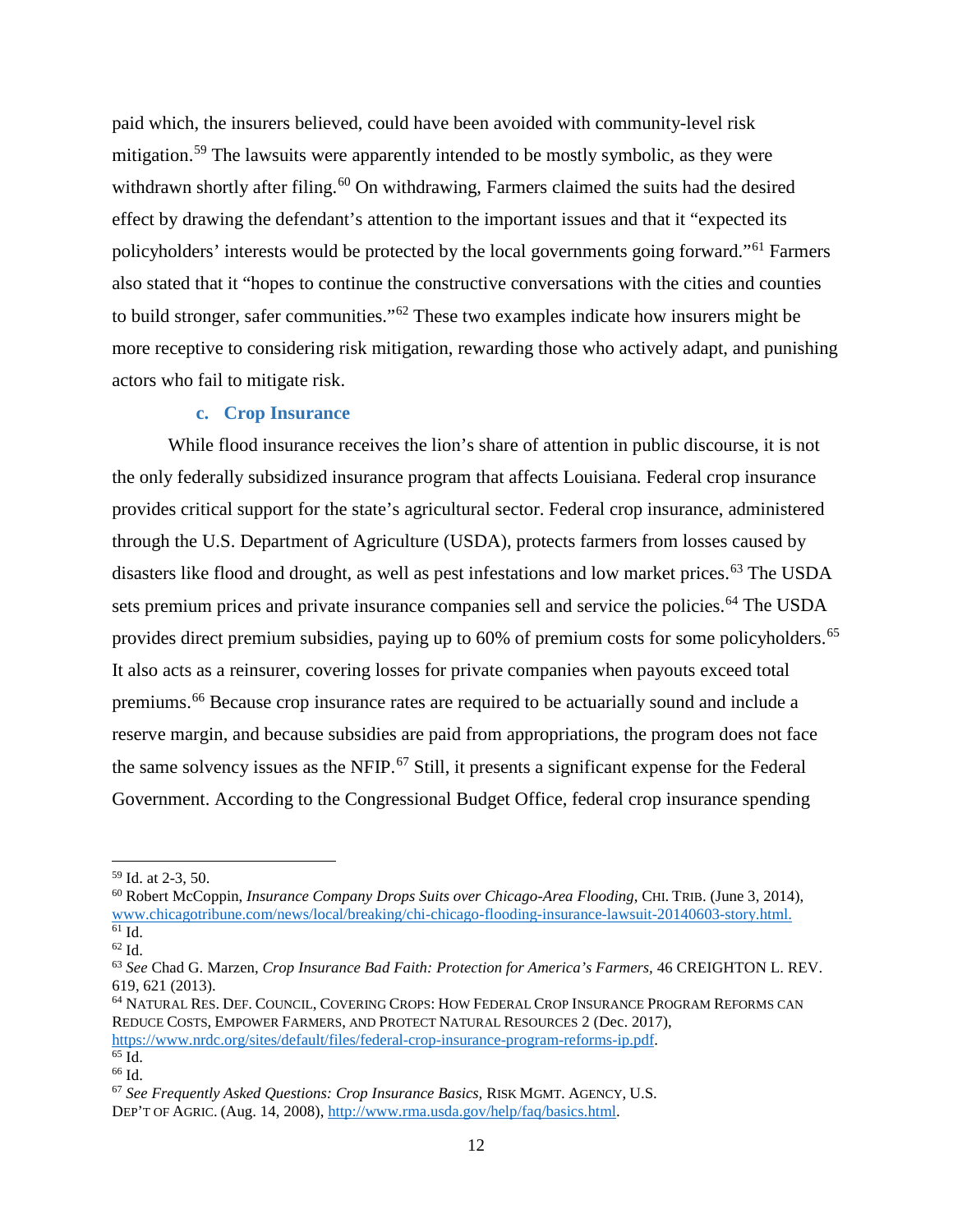will total approximately \$77 billion over the next decade.<sup>[68](#page-12-0)</sup> As with the NFIP, there has been congressional interest in reducing the federal crop insurance program's burden on taxpayers. The Trump administration's 2017 budget proposal included a 36% cut in in the federal crop insurance program over the next decade.<sup>[69](#page-12-1)</sup> The CBO recommended, among other things, reducing the federal subsidy to 47% of premium costs.<sup>[70](#page-12-2)</sup> The GAO recommended that administrators of federal crop insurance take steps to actively incentivize policyholders to mitigate risk.<sup>[71](#page-12-3)</sup> In spite of this, crop insurance remains a popular program. The Department of Agriculture remains staunchly against any cuts to the program, instead hoping for expanded access to crop insurance for farmers.[72](#page-12-4) The logic behind this push is that the crop insurance program allows for innovation and growth in the American agriculture industry, and cuts to the program would have substantial negative impacts on farmers across the country. However, if losses continue to exceed premiums, the program may be more easily cast in a profitless light.

In Louisiana, the four biggest crops by acreage are corn, rice, soybeans, and sugarcane, with 2,687,000 acres under cultivation.<sup>[73](#page-12-5)</sup> Of those, over 98%, or 2,644,056 acres, carry crop insurance.[74](#page-12-6) Climate-induced disruptions to production have increased nationwide over the last 40 years, and such disruptions are projected to continue to increase as precipitation extremes (drought or flood) intensify over the next 25 years. In 2015 and 2016, insured losses in Louisiana exceeded gross premiums, meaning that premium increases will likely be required to keep the program actuarially sound.[75](#page-12-7) If extreme weather continues to drive premiums up and the federal government reduces the percentage of premium costs it subsidizes, farmers could face substantial increases in insurance expenses. That would affect the profit margins of virtually every agricultural concern in Louisiana.

<span id="page-12-7"></span><span id="page-12-6"></span>

<span id="page-12-0"></span>l <sup>68</sup> CONG. BUDGET OFFICE, OPTIONS TO REDUCE THE BUDGETARY COSTS OF THE FEDERAL CROP INSURANCE PROGRAM 18 (2017), [https://www.cbo.gov/system/files/115th-congress-2017-2018/reports/53375-](https://www.cbo.gov/system/files/115th-congress-2017-2018/reports/53375-federalcropinsuranceprogram.pdf)

<span id="page-12-1"></span>[federalcropinsuranceprogram.pdf.](https://www.cbo.gov/system/files/115th-congress-2017-2018/reports/53375-federalcropinsuranceprogram.pdf)<br><sup>69</sup> EXEC. OFFICE OF THE PRESIDENT OF THE U.S., OFFICE OF MANAGEMENT AND BUDGET, BUDGET OF THE U.S.<br>GOVERNMENT 33, https://www.whitehouse.gov/wp-content/uploads/2017/11/budget.pdf.

<span id="page-12-2"></span> $^{70}$  CONG. BUDGET OFFICE, OPTIONS TO REDUCE THE BUDGETARY COSTS OF THE FEDERAL CROP INSURANCE PROGRAM 21 (2017), [https://www.cbo.gov/system/files/115th-congress-2017-2018/reports/53375](https://www.cbo.gov/system/files/115th-congress-2017-2018/reports/53375-federalcropinsuranceprogram.pdf) [federalcropinsuranceprogram.pdf.](https://www.cbo.gov/system/files/115th-congress-2017-2018/reports/53375-federalcropinsuranceprogram.pdf)

<span id="page-12-3"></span> $\frac{71}{71}$  U.S. Gov't Account. Office, Climate Change: Better Management of Exposure to Potential Future Losses Is Needed for Federal Flood and Crop Insurance 31 (2014).

<span id="page-12-4"></span><sup>&</sup>lt;sup>72</sup> USDA, 2018 FARM BILL & LEGISLATIVE PRINCIPLES (2018).<br><sup>73</sup> USDA RISK MGMT. AGENCY, LOUISIANA CROP INSURANCE (2017),

<span id="page-12-5"></span>

[https://www.rma.usda.gov/pubs/2017/stateprofiles/louisiana16.pdf.](https://www.rma.usda.gov/pubs/2017/stateprofiles/louisiana16.pdf)<br><sup>74</sup> Id. <sup>75</sup> Id.